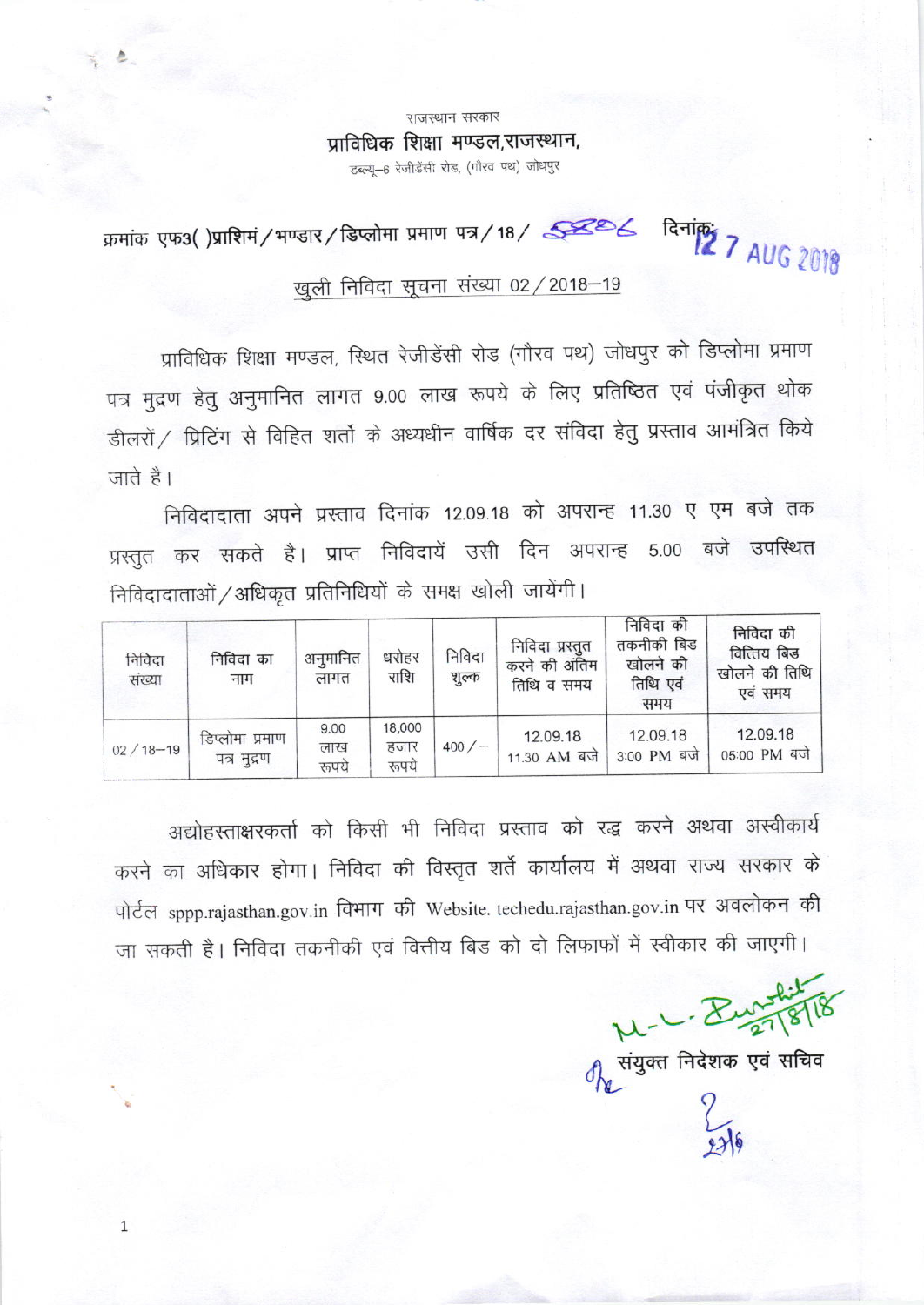## Government of Rajasthan

# Board of Technical Education Rajasthan W-6, Gaurav Path, Residency Road, Jodhpur Tender Document for "Printing & Supply of Diploma Certificate"

Under Notice No. 02/2018-19/  $5806$  Due on 12-09-2018

 $\overline{2}$ 

| S. No.         | Particular                                | Page No.              |  |
|----------------|-------------------------------------------|-----------------------|--|
| $\mathbf{1}$   | <b>Summary of Document</b>                | $\overline{2}$        |  |
| $\overline{2}$ | <b>Check List</b>                         | 3                     |  |
| 3              | <b>Tender Notice</b>                      | $\mathbf{1}$          |  |
| $\overline{4}$ | Tender Form (SR-15)                       | 5                     |  |
| 5              | Conditions of Tender and contract (SR-16) | $6 - 7$               |  |
| 6              | Annexure ABCDEFG &<br>SR Form 17          | $8 - 17$<br>$20 - 22$ |  |
| $\overline{7}$ | <b>Technical Bid</b><br>Annexure 'H'      | 18                    |  |
| 8              | <b>Financial Bid</b><br>Annexure 'I'      | 19                    |  |

# Tender Documents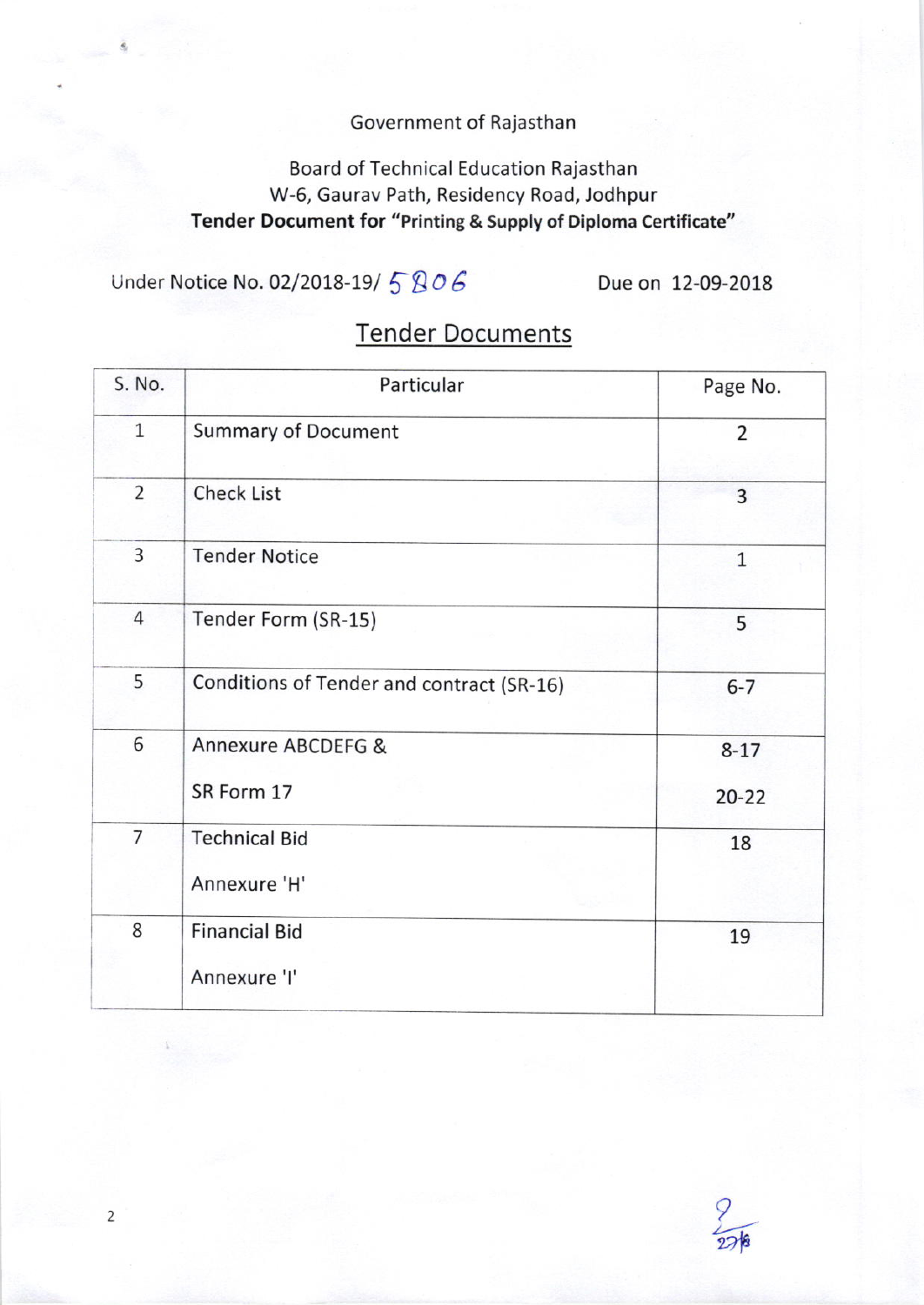# BOARD OF TECHNICAL EDUCATION JODHPUR, RAJASTHAN **CHECK LIST (for Technical Bid)**

| S.<br>No. | Particulars                                                | Enclosed                                                                                                                                                 | Page No. |
|-----------|------------------------------------------------------------|----------------------------------------------------------------------------------------------------------------------------------------------------------|----------|
| 01        | <b>Tender Fees</b>                                         | DD No. date  Amount Rs<br>$\langle \cdot \rangle_{\mathbb{C}}$                                                                                           |          |
| 02        | E.M.D.                                                     | DD No. date  Amount Rs<br>$\mathcal{G}^{\mathbb{C}}$                                                                                                     |          |
| 03        | <b>GST Registration</b><br>No.                             | YES<br><b>NO</b><br>$\prime$                                                                                                                             |          |
| 04        | Registration<br>Certificate                                | YES<br>$\prime$<br><b>NO</b>                                                                                                                             |          |
| 05        | Declaration by the<br>Tenderers<br>(Annex. B)              | YES<br>$\prime$<br><b>NO</b>                                                                                                                             |          |
| 06        | PAN Card                                                   | <b>YES</b><br>$\prime$<br><b>NO</b>                                                                                                                      |          |
| 07        | Turnover, Audited<br><b>Balance Sheet &amp;</b><br>P&L A/c | 2017-18<br>$\prime$<br><b>NO</b><br>2016-17<br>Rs.<br>$\prime$<br><b>NO</b><br>2015-16<br>Rs.<br>$\prime$<br><b>NO</b><br>Average Annual Turnover<br>Rs. |          |
| 08        | <b>Printing Experience</b>                                 | Order no:<br>Date<br>NO:<br>Order no:<br>Date<br>NO:<br>Order no:<br>Date<br>NO:                                                                         |          |

Signature of Tenderer

 $2-$ 

 $\overline{3}$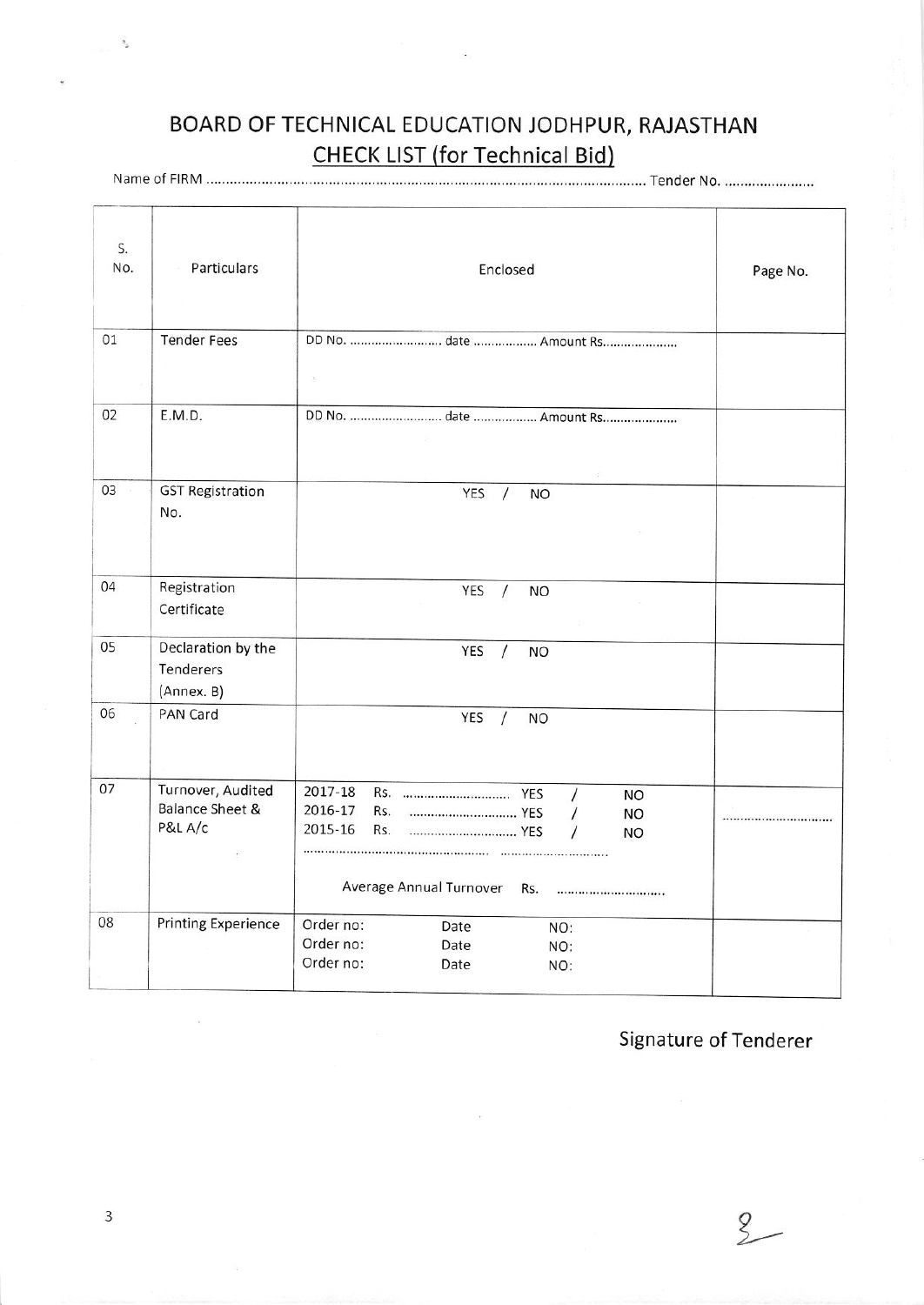#### कार्यालय उपयोग के लिये

1. निविदा की जांच की गई सही पाया गया / कमियां पाई गई।  $\overline{1}$ .

 $\overline{2}$ .

 $3.$ 

 $\overline{4}$ .

#### लेखाकार

 $\hat{\theta}$ 

i.

2. निविदा प्रपत्र खोलने / नहीं खोलने का निर्णय लिया गया।

#### निविदा कमेटी के सदस्य

 $01.$ 

03.

04.

 $2$